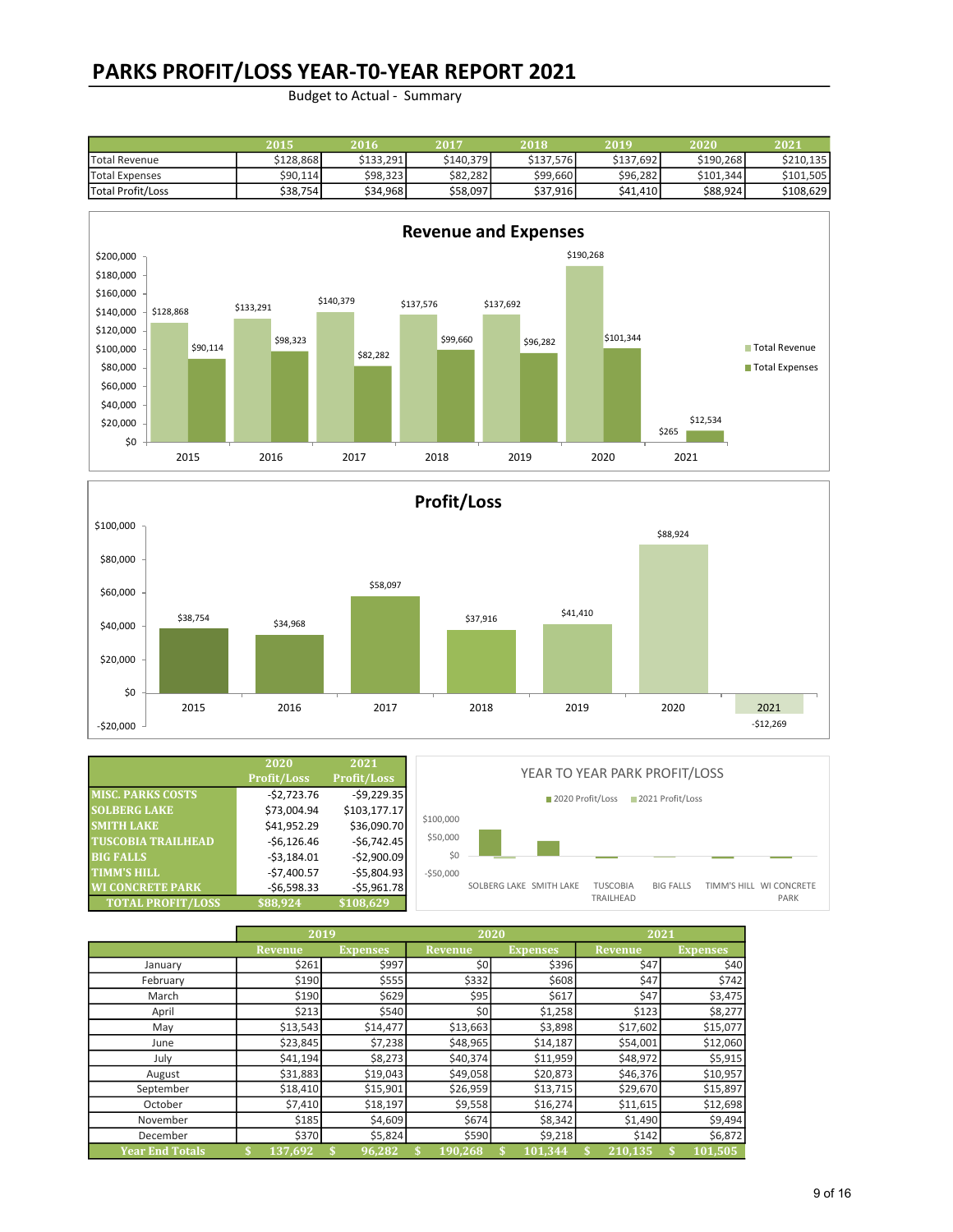# PARKS PROFIT/LOSS SUMMARY REPORT 2021

|                   | <b>Budgeted</b> | <b>Actual</b> |
|-------------------|-----------------|---------------|
| Total Revenue     | \$168,750       | \$210,135     |
| Total Expenses    | \$116,500       | \$101,505     |
| Total Profit/Loss | \$52,250        | \$108,629     |



|               | <b>Revenue</b> | <b>Expenses</b> |
|---------------|----------------|-----------------|
| January       | \$47           | \$40            |
| February      | \$47           | \$742           |
| March         | \$47           | \$3,475         |
| April         | \$123          | \$8,277         |
| May           | \$17,602       | \$15,077        |
| June          | \$54,001       | \$12,060        |
| July          | \$48,972       | \$5,915         |
| August        | \$46,376       | \$10,957        |
| September     | \$29,670       | \$15,897        |
| October       | \$11,615       | \$12,698        |
| November      | \$1,490        | \$9,494         |
| December      | \$142          | \$6,872         |
| <b>Totals</b> | 210,135<br>\$  | 101,505<br>\$   |





Monthly Revenues and Expenses



| Year               | 2021      | 2020          | <i><b>Variance</b></i> |
|--------------------|-----------|---------------|------------------------|
| <b>Revenue</b>     | \$210,135 | $$190,268$ \$ | 19,866                 |
| <b>Expenses</b>    | \$101,505 | \$101,344     | 161                    |
| <b>Profit/Loss</b> | \$108,629 | \$88,924      | 19.705                 |

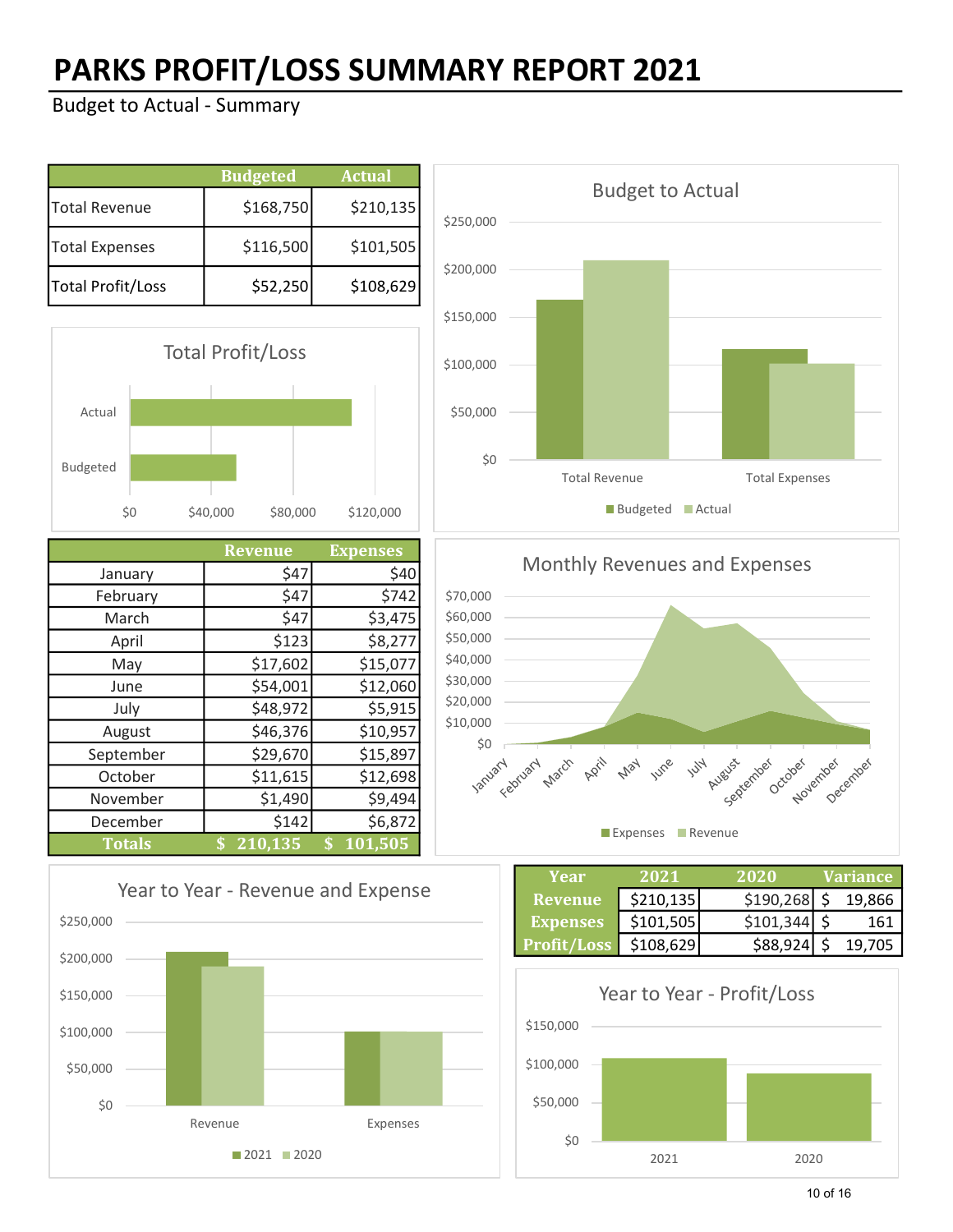### SOLBERG LAKE YEARLY REPORT 2021

#### Budget to Actual - Summary

|                       | <b>Budgeted</b> | <b>Actual</b> |
|-----------------------|-----------------|---------------|
| Total Revenue         | \$117,000       | \$149,686     |
| <b>Total Expenses</b> | \$60,000        | \$46,509      |
| Total Profit/Loss     | \$57,000        | \$103,177     |



|               | <b>Revenue</b> | Expenses                |
|---------------|----------------|-------------------------|
| January       | \$47           | \$2                     |
| February      | \$47           | \$454                   |
| March         | \$0            | \$3,273                 |
| April         | \$0            | \$3,808                 |
| May           | \$13,264       | \$3,668                 |
| June          | \$39,319       | \$4,074                 |
| July          | \$35,396       | \$4,651                 |
| August        | \$33,775       | \$5,508                 |
| September     | \$19,928       | \$8,933                 |
| October       | \$7,397        | \$3,925                 |
| November      | \$370          | \$3,765                 |
| December      | \$142          | \$4,447                 |
| <b>Totals</b> | 149,686<br>\$  | 46,509<br>$\mathbf{\$}$ |





Monthly Revenues and Expenses \$50,000 \$45,000 \$40,000 \$35,000 \$30,000 \$25,000 \$20,000 \$15,000 \$10,000 \$5,000 A Ausbist Creatives So Sandy Land April 1414 lber <sub>Novi</sub> Nover Dece **May** June December

**Expenses** Revenue

| Year               | 2021      | 2020          | <b>Variance</b> |
|--------------------|-----------|---------------|-----------------|
| Revenue            | \$149,686 | $$129,539$ \$ | 20,147          |
| <b>Expenses</b>    | \$46,509  | $$56,534$ \$  | (10,026)        |
| <b>Profit/Loss</b> | \$103,177 | $$73,005$ \$  | 30.172          |

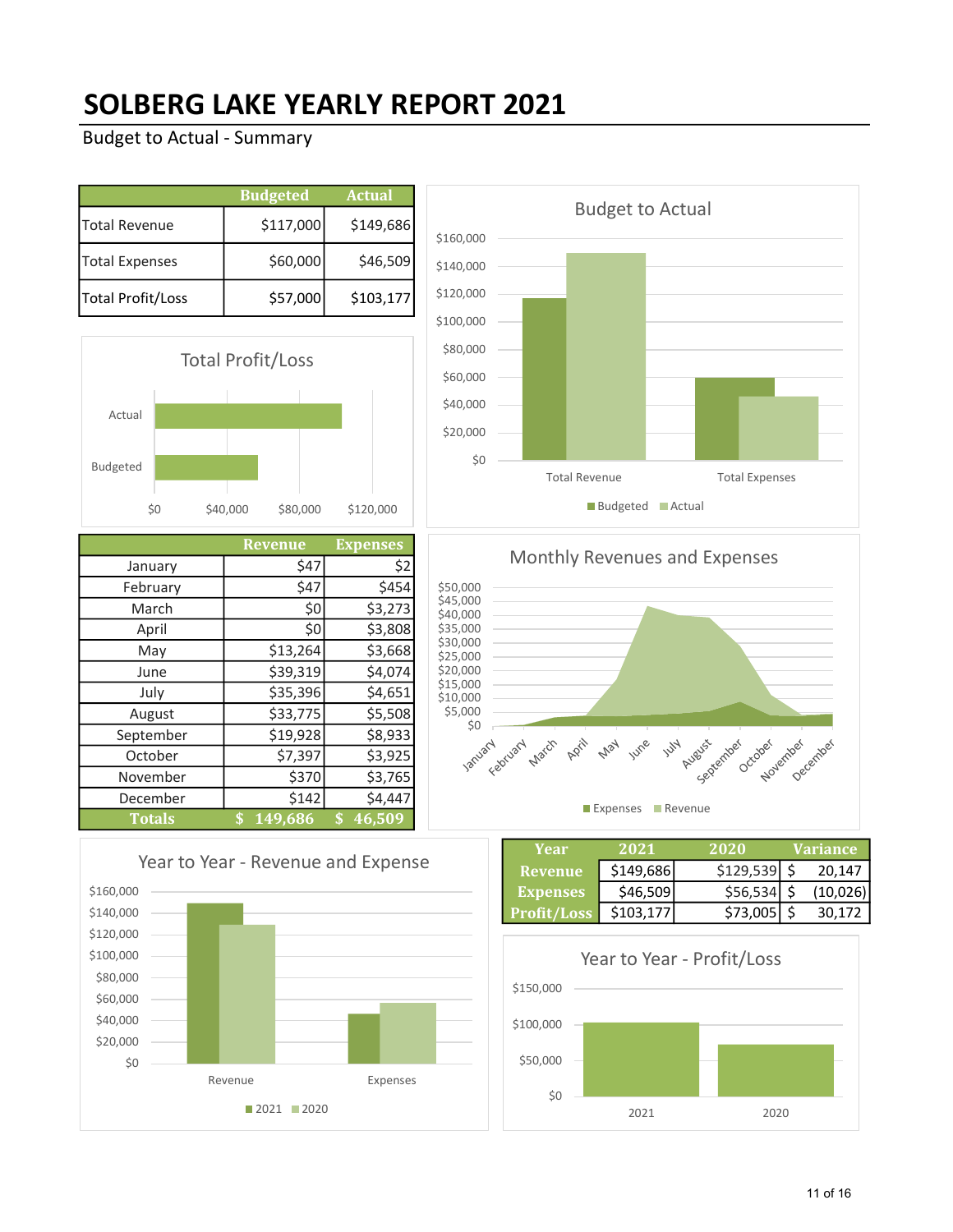## SMITH LAKE YEARLY REPORT 2021

#### Budget to Actual - Summary

|                       | <b>Budgeted</b> | <b>Actual</b> |
|-----------------------|-----------------|---------------|
| Total Revenue         | \$48,800        | \$54,836      |
| <b>Total Expenses</b> | \$27,000        | \$18,745      |
| Total Profit/Loss     | \$21,800        | \$36,091      |



|               | <b>Revenue</b> | <b>Expenses</b>   |
|---------------|----------------|-------------------|
| January       | \$0            | \$0               |
| February      | \$0            | \$153             |
| March         | \$47           | \$63              |
| April         | \$0            | \$1,546           |
| May           | \$3,844        | \$2,134           |
| June          | \$13,796       | \$4,694           |
| July          | \$12,636       | \$561             |
| August        | \$11,957       | \$2,070           |
| September     | \$8,819        | \$2,393           |
| October       | \$3,479        | \$2,396           |
| November      | \$258          | \$2,538           |
| December      | \$0            | \$198             |
| <b>Totals</b> | \$<br>54,836   | $\sqrt{2}$ 18,745 |





#### Monthly Revenues and Expenses \$20,000 \$18,000 \$16,000 \$14,000 \$12,000 \$10,000 \$8,000 \$6,000  $$4,000$ \$2,000 so January **Hut March** June **May** August enhand Croper Jenhard Cermer **Expenses Revenue**

| Year            | 2021     | 2020     | <b>Variance</b> |
|-----------------|----------|----------|-----------------|
| Revenue         | \$54,836 | \$55,727 | (891)           |
| <b>Expenses</b> | \$18,745 | \$13,774 | 4.971           |
| Profit/Loss     | \$36,091 | \$41.952 | (5,862)         |

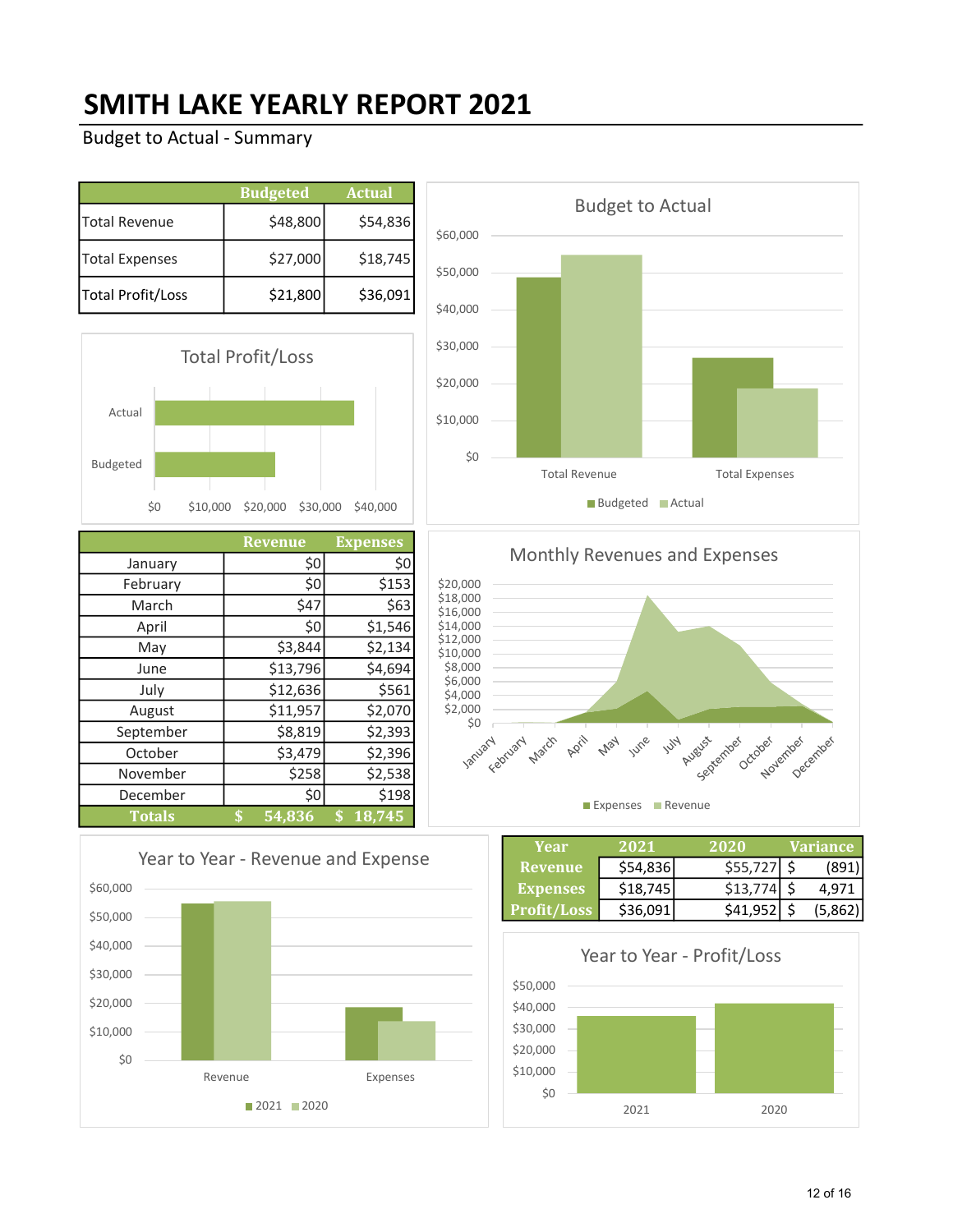### TUSCOBIA TRAIL HEAD PARK YEARLY REPORT 2021

|                   | <b>Budgeted</b> | <b>Actual</b> |
|-------------------|-----------------|---------------|
| Total Revenue     | \$200           | \$329         |
| Total Expenses    | \$6,000         | \$7,072       |
| Total Profit/Loss | $-55,800$       | $-56,742$     |



|               | <b>Revenue</b> | <b>Expenses</b> |
|---------------|----------------|-----------------|
| January       | \$0            | \$0             |
| February      | \$0            | \$9             |
| March         | \$0            | \$24            |
| April         | \$0            | \$849           |
| May           | \$47           | \$1,075         |
| June          | \$92           | \$898           |
| July          | \$47           | \$226           |
| August        | \$0            | \$800           |
| September     | \$95           | \$844           |
| October       | \$47           | \$1,253         |
| November      | \$0            | \$999           |
| December      | \$0            | \$94            |
| <b>Totals</b> | 329<br>\$      | \$<br>7,072     |





Monthly Revenues and Expenses



| Year               | 2021    | 2020      | Variance |
|--------------------|---------|-----------|----------|
| <b>Revenue</b>     | \$329   | \$105     |          |
| <b>Expenses</b>    | \$7,072 | \$6,231   | 841      |
| <b>Profit/Loss</b> | -S6.742 | $-56.126$ | 1616     |



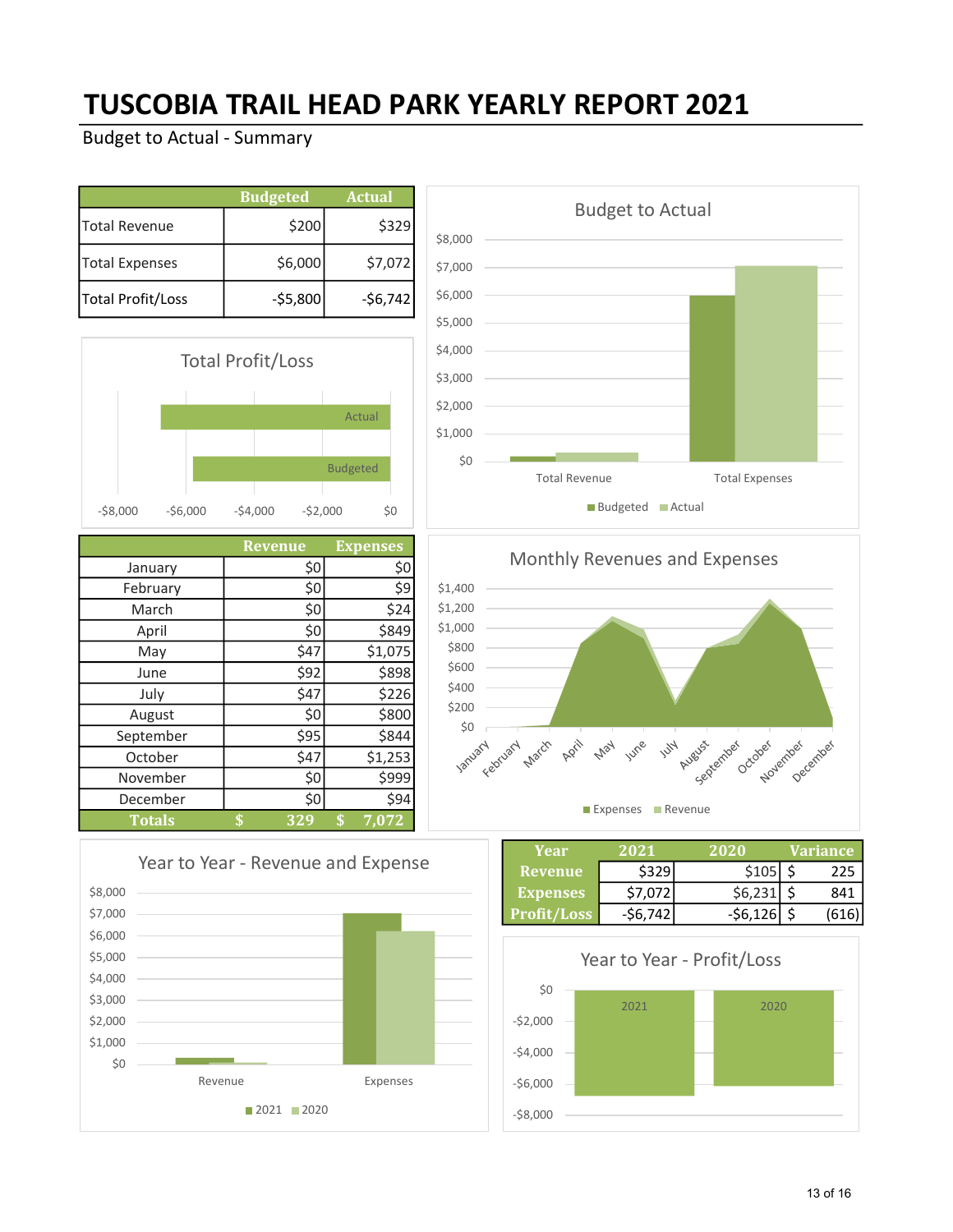### BIG FALLS PARK YEARLY REPORT 2021

|                       | <b>Budgeted</b> | <b>Actual</b> |
|-----------------------|-----------------|---------------|
| Total Revenue         | \$2,000         | \$3,987       |
| <b>Total Expenses</b> | \$5,000         | \$6,887       |
| Total Profit/Loss     | $-$ \$3,000     | $-52,900$     |



|               | <b>Revenue</b> | <b>Expenses</b> |
|---------------|----------------|-----------------|
| January       | \$0            | \$0             |
| February      | \$0            | \$0             |
| March         | \$0            | \$0             |
| April         | \$123          | \$658           |
| May           | \$446          | \$817           |
| June          | \$526          | \$688           |
| July          | \$846          | \$129           |
| August        | \$417          | \$689           |
| September     | \$781          | \$982           |
| October       | \$692          | \$655           |
| November      | \$156          | \$575           |
| December      | \$0            | \$1,694         |
| <b>Totals</b> | 3,987<br>\$    | 6,887<br>\$     |





Monthly Revenues and Expenses



| Year               | 2021    | 2020      | Variance |
|--------------------|---------|-----------|----------|
| 'Revenue           | \$3.987 | \$3,559   | 428      |
| <b>Expenses</b>    | \$6,887 | \$6,743   | 144      |
| <b>Profit/Loss</b> | -S2.900 | $-53.184$ | 284      |



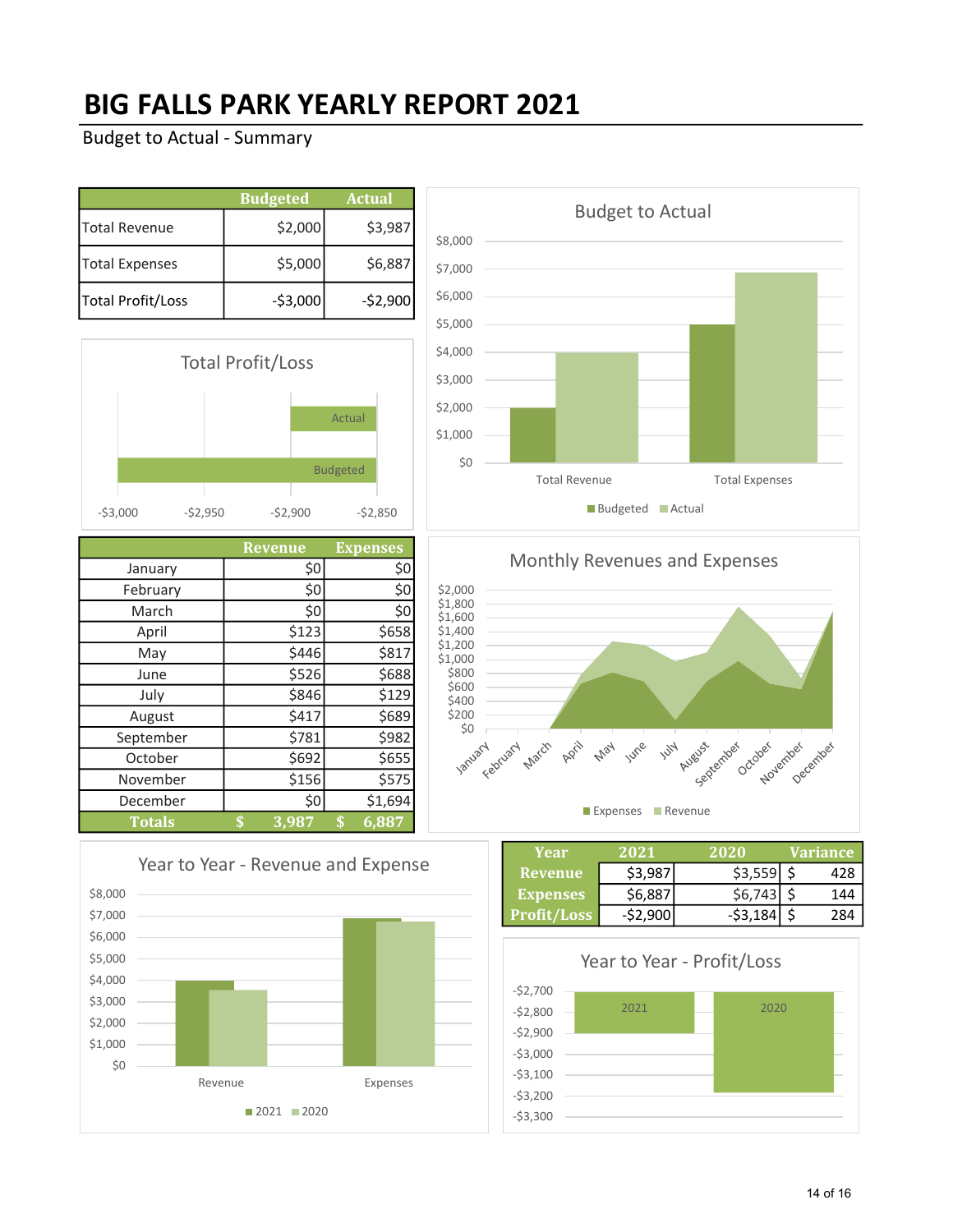### TIMM'S HILL PARK YEARLY REPORT 2021

|                       | <b>Budgeted</b> | <b>Actual</b> |
|-----------------------|-----------------|---------------|
| Total Revenue         | \$750           | \$1,297       |
| <b>Total Expenses</b> | \$6,000         | \$7,102       |
| Total Profit/Loss     | $-55,250$       | $-55,805$     |



|               | <b>Revenue</b> | <b>Expenses</b> |
|---------------|----------------|-----------------|
| January       | \$0            | \$0             |
| February      | \$0            | \$51            |
| March         | \$0            | \$40            |
| April         | \$0            | \$752           |
| May           | \$0            | \$1,089         |
| June          | \$269          | \$942           |
| July          | \$47           | \$77            |
| August        | \$228          | \$1,143         |
| September     | \$47           | \$1,359         |
| October       | \$0            | \$768           |
| November      | \$706          | \$764           |
| December      | \$0            | \$116           |
| <b>Totals</b> | 1,297<br>\$    | \$<br>7,102     |





Monthly Revenues and Expenses



| Year               | 2021      | 2020      | Variance |
|--------------------|-----------|-----------|----------|
| <b>Revenue</b>     | \$1.297   | \$1,339   |          |
| <b>Expenses</b>    | \$7,102   | \$8,740   | (1,638)  |
| <b>Profit/Loss</b> | $-55,805$ | $-57,401$ | 1.596    |